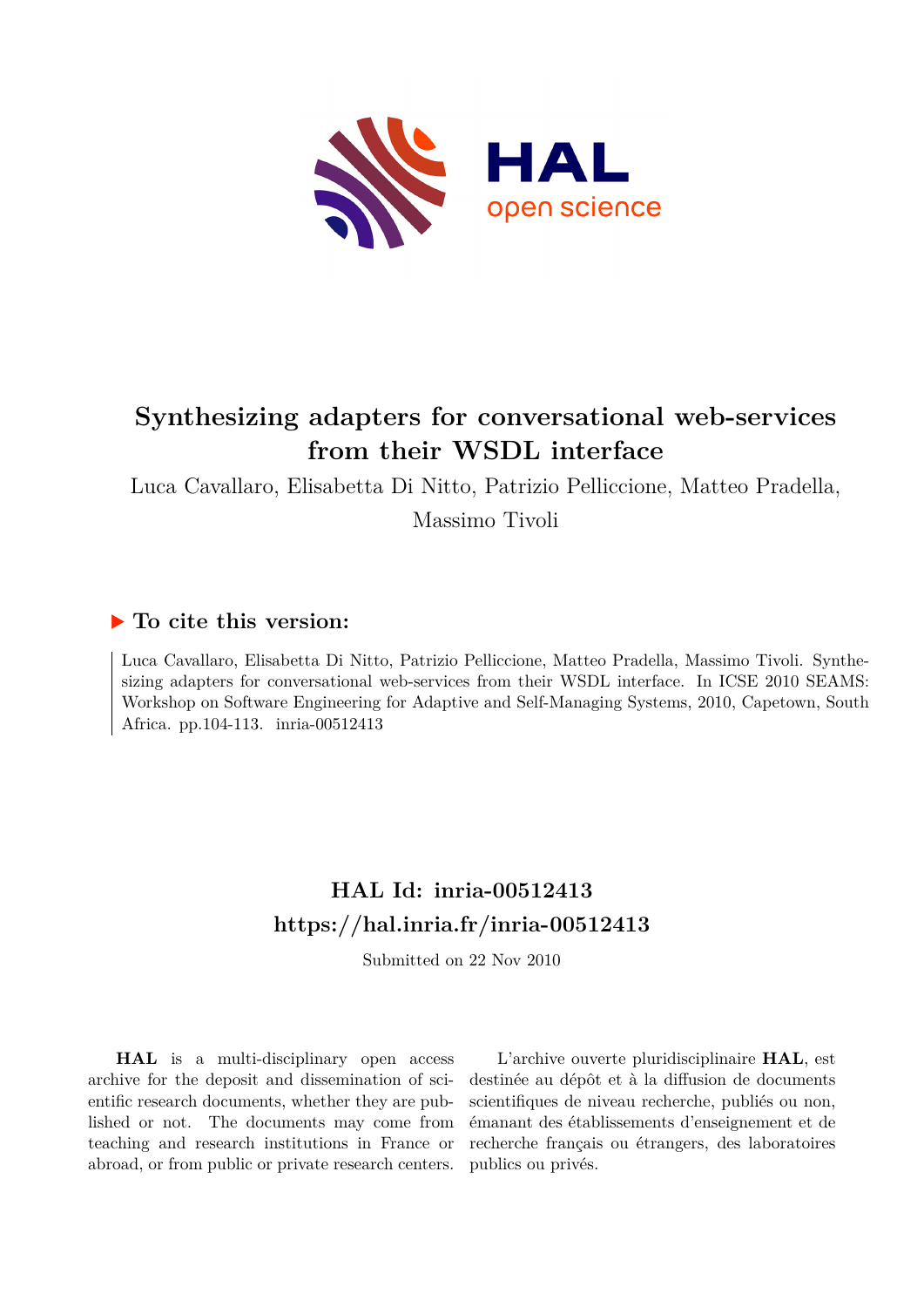## **Synthesizing adapters for conversational web-services from their WSDL interface**<sup>∗</sup>

Luca Cavallaro<sup>1</sup>, Elisabetta Di Nitto<sup>1</sup>, Patrizio Pelliccione<sup>2</sup>, Matteo Pradella<sup>3</sup>, Massimo Tivoli<sup>2</sup> <sup>1</sup> Politecnico di Milano, DEI, Piazza L. Da Vinci, 32, 20133 Milano, Italy

{cavallaro, dinitto}@elet.polimi.it

<sup>2</sup> Università dell'Aquila, Dipartimento di Informatica, Via Vetoio, L'Aquila, Italy

{patrizio.pelliccione, massimo.tivoli}@di.univaq.it

CNR IEIIT-MI, via Golgi 42, 20133 Milano, Italy

pradella@elet.polimi.it

## ABSTRACT

Service-oriented applications are typically built out of existing web-services (WSs) possibly made available by third party vendors. This requires that the application has to be able to evolve when the composing WSs are not anymore available or when new, more useful ones, are published. In this setting, an important problem is to understand how to use WSs showing an interface that differs from the one the application has been built to. The problem becomes even more complex when we consider conversational WSs, i.e., WSs that expose operations that have Input/Output (I/O) data dependencies among them. This paper presents a complete development methodology to the automatic synthesis of adapters for conversational WSs starting from their WSDL interface. The result is a tool-supported methodology that takes as input the WSDL of a pair of services and automatically builds a script that maps a sequence of operation invocations on a "WS to be replaced" into an equivalent sequence of operation invocations on the "replacing WS". The overall approach is presented by applying it to two existing WSs that realize two distinct, but equivalent, search engines for lyric music.

#### Categories and Subject Descriptors

D.2.10 [Software Engineering]: Design; D.2.5 [Software Engineering]: Testing and Debugging; D.2.2 [Software Engineering]: Design Tools and Techniques—*Computer-aided software engineering (CASE)*; H.3.5 [Information Storage and Retrieval]: On-line Information Services—*Web-based services*

### General Terms

Design, Experimentation, Theory, Verification.

*SEAMS* '10, May 2-8, 2010, Cape Town, South Africa Copyright 2010 ACM 978-1-60558-971-8 ...\$10.00.

#### Keywords

Service composition, Service adapters, Web-services, Automatic synthesis, Testing, Behavior protocols.

#### 1. INTRODUCTION

Service Oriented Architectures (SOAs) are a flexible set of design principles that promote interoperability among loosely coupled services that can be used within multiple business domains. Web-based applications are typically *composed* webservices (WSs) built out of existing WSs possibly made available by third party vendors. This opens a series of new scenarios that are unimaginable under the closed world assumption. On one hand, an organization cannot control each part of the application and, hence, failures and service unavailability should be taken into account. On the other hand, new interesting WSs can become available thus enabling new features or providing equivalent services with better quality. Therefore, frameworks that are able to support the evolution of a composition of WSs, by letting the web-based application deal with any alternative service, become of extreme importance.

Most of the frameworks proposed in the recent years make the assumption that all the semantically equivalent WSs have an agreement on the interface [16, 27]. In the practice this assumption turns out to be unfounded. Moreover, when dealing with stateless WSs all the operations are independent and adaptation has to deal with only operation names and data structures. The situation becomes more complicated when dealing with *conversational WSs*, i.e., WSs that expose operations that have Input/Output (I/O) data dependencies among them. In fact in this case, the composition must take into account the correct sequences of operation invocations, i.e., the *behavior protocol*.

Some of the authors of this paper described, in a previous work [14], an approach for automatically enabling the dynamic replacement of conversational services. In this paper, we build on this previous work by presenting a complete development methodology to the automatic synthesis of adapters for conversational WSs starting from their WSDL interface. The contribution of this paper is to add to the previous work the possibility to describe WSs only through their WSDL. This removes the often unrealistic assumption, made in [14], that the services are described in terms of a model of their behavior protocol, beyond a description of their signature (e.g., WSDL). In this paper we show that integrating the approach in [14] with StrawBerry [12] it is possible to derive such a model from the WSDL interface of a WS.

The result of this integration is a tool-supported methodology that takes as input the WSDL of a pair of services and automatically builds an adapter that realizes a mapping between a sequence of

<sup>∗</sup>This work is partly supported by the EU project CONNECT  $(\text{http://connect-forever.eu/})$  No 231167 of the FET - FP7 program and the Italian Government under the project PRIN 2007 D-ASAP (2007XKEHFA). We would like to thank also Antonia Bertolino and Paola Inverardi for joint efforts on the research concerning StrawBerry.

Permission to make digital or hard copies of all or part of this work for personal or classroom use is granted without fee provided that copies are not made or distributed for profit or commercial advantage and that copies bear this notice and the full citation on the first page. To copy otherwise, to republish, to post on servers or to redistribute to lists, requires prior specific permission and/or a fee.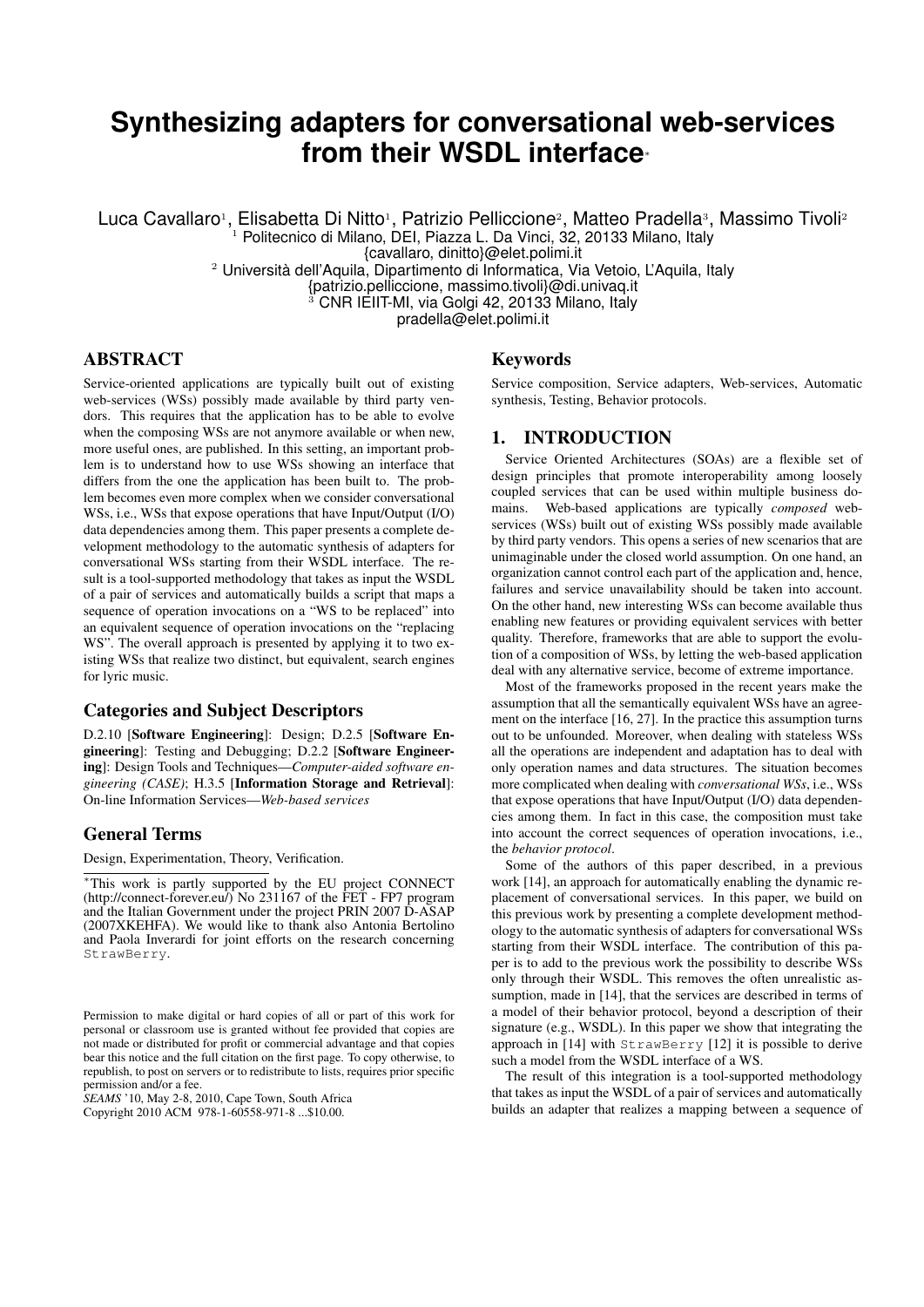operation invocations on a WS to be replaced and an equivalent sequence of operation invocations on the replacing WS.

The overall approach is described and validated by applying it to two existing WSs that realize two distinct, but equivalent, lyric search engines.

The paper is structured as follows: Section 2 presents an overview of the approach by outlining the previous work on which the approach it is based on. This section presents also a motivating example that will be used as running example through out the remaining of the paper. Section 3 presents the approach. Section 4 discusses related work and, finally, Section 5 concludes the paper and outlines future research directions.

## 2. OVERVIEW OF THE APPROACH

This section is organized as follows: Section 2.1 presents a motivating example that will be used as running example in the remaining of the paper, Section 2.2 outlines StrawBerry, and finally Section 2.3 outlines the approach presented in [14].

#### 2.1 Motivating example

To motivate our methodology and to illustrate it through a stepwise description (see Section 3), we use an example concerning two existing conversational WSs available on the Internet. These two WSs realize two lyric search engines. One is called ChartLyrics<sup>1</sup>, the other is called LyricWiki<sup>2</sup>.

ChartLyrics is a lyrics database sorted by artists or songs. The ChartLyrics API uses either a SOAP or REST interface to allow users and developers to access the database. For our purposes, we consider the SOAP interface. The WSDL of the ChartLyrics SOAP interface<sup>3</sup> provides three operations: (i) SearchLyric to search the available lyrics, (ii) SearchLyricText to search a song by means of some text within an available lyric text, and (iii) GetLyric to retrieve the searched lyric.

LyricWiki is a free site which is a source where anyone can go to get reliable lyrics for any song from any artist. It uses only a SOAP interface. The WSDL of  ${\tt LyricWiki}^4$  provides several operations. Among the others, there are five operations of interest for our purposes: (i) searchSongs to search for a possible song on LyricWiki and get up to ten close matches, (ii) checkSongExists to check if a song exists in the LyricWiki database yet, (iii) getSong to get the lyrics for a searched LyricWiki song with the exact artist and song match, (iv) searchArtists to search for a possible artist by name and return up to ten close matches, and (v) getArtist to get the entire discography for a searched artist. For the sake of presentation, in the following, we consider a version of the WSDL of LyricWiki modified in order to both take into account only the above five operations and increase the meaningfulness of the example.

As it will be described in detail in Section 3.1, to get a lyric by using ChartLyrics, a client can exploit the following sequence of operation invocations: SearchLyric, GetLyric. Whereas to get a lyric by using LyricWiki, a right sequence of operation invocations is, e.g., the following: checkSongExists, searchSongs, getSong.

If LyricWiki were part of a web application realized through a service composition, it could happen that, in certain circumstances,

it would need to be replaced by ChartLyrics or by any other specialized search engine. This could happen, for instance, to accommodate the preferences of users having their preferred engine, or to handle the cases when LyricWiki is unavailable for any problem. The developer could think to code, by hand, the instructions to deal with any possible engine and its replacement. However, this approach does not allow the application to deal with unforeseen search engines. As it will be described in detail in Section 3.3, a better solution is to build a mapping mechanism that dynamically handles the mismatches by automatically synthesizing a behavior protocol mapping script. The adaptation realized by the synthesized mapping script could state, e.g., that the sequence of LyricWiki operations checkSongExists, searchSongs, getSong maps on the sequence of ChartLyrics operations SearchLyric, GetLyric. This mechanism would make the application able to deal with any unforeseen lyric search engine.

#### 2.2 The StrawBerry approach

StrawBerry derives from the WSDL of a WS, in automated way, a partial ordering relation among the invocations of the different WSDL operations, that we represent as an automaton. This automaton, called *Behavior Protocol automaton*, models the interaction protocol that a client has to follow in order to correctly interact with the WS. This automaton explicitly models also the information that has to be passed to the WS operations. More precisely, the states of the behavior protocol automaton are WS execution states and the transitions, labeled with operation names plus I/O data, model possible operation invocations from the client of the WS. The behavior protocol is obtained through synthesis and testing stages. The synthesis stage is driven by data type analysis, through which we obtain a preliminary dependencies automaton, that can be optimized by means of heuristics. Once synthesized, this dependencies automaton is validated through testing against the WS to verify conformance, and finally transformed into an automaton defining the behavior protocol.

StrawBerry is a black-box and extra-procedural method. It is black-box since it takes into account only the WSDL of the WS. It is extra-procedural since it focuses on synthesizing a model of the behavior that is assumed when interacting with the WS from outside, as opposed to intra-procedural methods that synthesize a model of the implementation logic of the single WS operations [20, 28, 29].

Figure 1 graphically represents StrawBerry as a process split in five main activities.



Figure 1: Overview of the **StrawBerry** method

The *Dependencies Elicitation* activity elicits data dependencies between the I/O parameters of the operations defined in the WSDL. A dependency is recorded whenever the type of the output of an operation matches with the type of the input of another operation. The match is syntactic. The elicited set of I/O dependencies may

<sup>1</sup> http://www.chartlyrics.com/api.aspx

<sup>2</sup> http://lyrics.wikia.com/Main\_Page

<sup>3</sup> http://api.chartlyrics.com/apiv1.asmx?WSDL

<sup>4</sup> http://lyrics.wikia.com/server.php?wsdl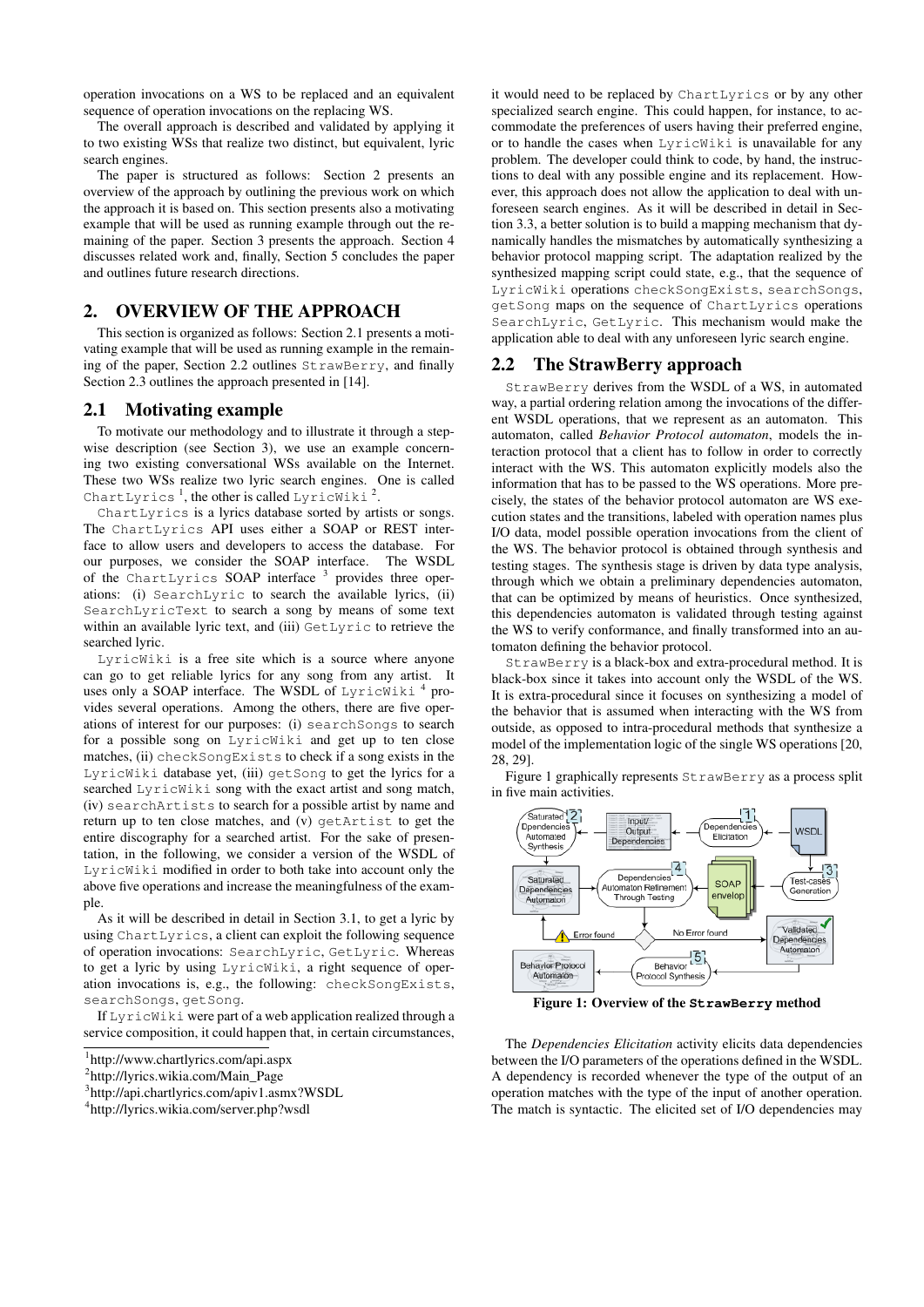be optimized under some heuristics [12]. They are general since they concern the syntactic characteristics of a generic WSDL. The elicited set of I/O dependencies (see the *Input/Output Dependencies* artifact shown in Figure 1) is used for constructing a data-flow model (see the *Saturated Dependencies Automaton Synthesis* activity and the *Saturated Dependencies Automaton* artifact shown in Figure 1) where each node stores data dependencies that concern the output parameters of a specific operation and directed arcs are used to model syntactic matches between output parameters of an operation and input parameters of another operation. This model is completed by applying a *saturation rule*. This rule adds new dependencies that model the possibility for the client to invoke a WS operation by directly providing its input parameters. The resulting automaton is then validated against the implementation of the WS through testing (see *Dependencies Automaton Refinement Through Testing* activity shown in Figure 1).

The testing phase takes as input the SOAP messages produced by the *Test-cases generation* activity. The latter, driven by coverage criteria, automatically derives a suite of test cases (i.e., SOAP envelop messages). For this purpose, we use the WS-TAXI [10] tool that takes as input the WSDL of a WS and automatically produces the SOAP envelop messages ready for execution. Note that testing is used here in opposite way with respect to the usual modelbased testing (MBT) practice [25]. In fact, in MBT the automaton is used as an oracle, and testing aims at checking whether the implementation conforms to it. In StrawBerry instead, tests are generated from the WSDL and aim at validating whether the synthesized automaton is a correct data-flow abstraction of the service implementation. Intuitively, we can say that StrawBerry tests if the model conforms to the implementation. Testing is used to refine the syntactic dependencies by discovering those that are semantically wrong. By construction, the inferred set of dependencies is syntactically correct. However, it might not be correct semantically since it may contain false positives (e.g., a string parameter used as a generic attribute is matched with another string parameter that is a unique key). If during the testing phase an error is found, this means that the automaton must be refined since the set of I/O dependencies contains false dependencies.

Once the testing phase is successfully terminated, the final automaton models, following a data-flow paradigm, the set of validated "chains" of data dependencies. StrawBerry terminates by transforming this data-flow model into a control-flow model (see the *Behavior Protocol Synthesis* activity in Figure 1). This is another kind of automaton whose nodes are WS execution states and whose transitions, labeled with operation names plus I/O data, model the possible operation invocations from the client to the WS.

#### 2.3 Automatic replacement of conversational services

The approach presented in [14] enables service adaptation through the definition of proper *mapping scripts*. These scripts associate the sequences of operations that the client is assuming to invoke on the expected WS into the corresponding sequences made available by the WS that will be actually used. Such mapping scripts are then interpreted by *adapters* that intercept all service requests issued by the client and transform them into the requests the services are able to fulfill. Figure 2 shows the placement of adapters into the infrastructure architecture and highlights their nature of intermediaries.

Mapping scripts are automatically derived given the following information about all potential candidate services:

• The WSDL interfaces where input and output parameters are associated to each service operation.



Figure 2: The adaptation runtime infrastructure.

• A description of the behavioral protocol associated to each service given in terms of an automaton.

The mapping between an expected and an actual WS assumes that two compatibility relationships have been previously defined. The first relationship states the *compatibility between states* of two automata. The second relationship concerns the *compatibility between names and data* associated to some operation  $o_{exp} \in O_{exp}$ in the expected WS and those associated to some operation  $o'_{act} \in$  $O_{act}$  in the actual WS. For the sake of simplicity, here we assume that states and operation names and data are compatible if they are called the same way (more sophisticated compatibility relationships can be identified by assuming the existence of a semantic network of concepts as in [15]).

Given these definitions, we say that, given a sequence of operations in the automaton of the expected WS, this can be *substitutable* by another sequence of operations in the automaton of the actual WS if the following conditions hold:

- 1. The sequence in the actual WS automaton starts and ends in states that are compatible with the initial and final states of the sequence in the expected WS automaton.
- 2. All data parameters of the operations in the actual WS automaton sequence are compatible with those appearing in the expected WS automaton sequence.

This substitutability definition allows us to build a reasoning mechanism that, given an expected WS sequence, returns a corresponding actual WS sequence. The reasoning mechanism has been formulated using classical linear temporal logic (LTL). Our model features some application-independent formulas that represent the reasoning strategy and some application-dependent formulas, which represent the interfaces and protocols of the expected and actual WSs. Given this model and an operations sequence in the expected WS automaton, the approach formulates the problem of finding a substituting operation sequence in the actual WS automaton. If this sequence exists, a mapping script is generated and instantiated into the adapter.

The tool used to implement the reasoning mechanism is Zot<sup>5</sup> [23], an agile and easily extensible bounded model- and satisfiability-checker. Used as a simulator, *Zot* returns an execution trace of the system made of a finite number of steps, each one consisting of one of its possible configurations. Once the expected and

<sup>5</sup> *Zot* can be downloaded from: http://home.dei.polimi.it/pradella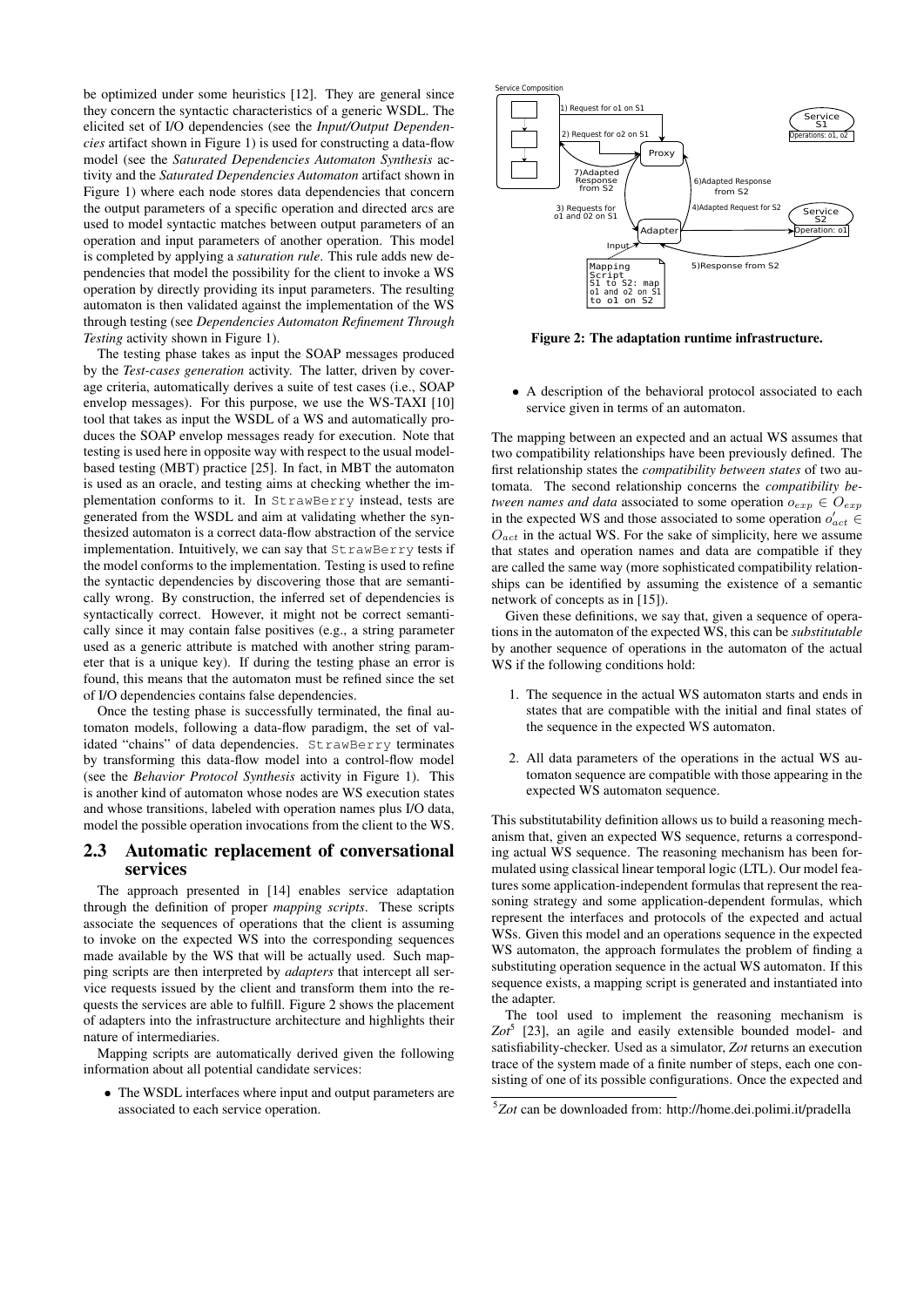actual service protocols have been elicited, they have to be translated into the *Zot* operational format [24]. The latter features an operational description of the protocol automaton for both the expected and the actual service and of the data exchanged by each transition. The translation step is quite straightforward, except for what concerns the invocation semantics relative to each transition that could follow either the synchronous or asynchronous requestreply pattern.

The synchronous semantics requires that in a sequence of operation calls not only the operations are called in the required sequence, but also each operation call cannot be performed before the previous one has returned its foreseen result. This mandates that given an operation sequence composed of  $o_1$  and  $o_2$  the activities it contains should be executed sequentially.

The asynchronous semantics does not prevent the execution of an operation call even if the previous one has not returned the corresponding value yet, unless there is an explicit dependency between the two in terms of input parameters required by the operation to be started and output parameters produced by the previous operation. Considering again an operation sequence composed of  $o_1$ and  $o_2$  once the first operation has been invoked the second can be invoked without waiting for the result of  $o_1$  to be returned, unless there is an explicit dependency between the outputs of  $o_1$  and the inputs of  $o_2$ . Our translation selects the asynchronous semantics, if not otherwise specified by the composition designer or no dependency exists between input and output of operations in a sequence.

The trace returned by *Zot* is used to automatically define a mapping script. Each trace step contains the state in which each one of the analyzed automata (the ones of the expected and actual WSs) is, the operations in the expected and actual WS automata that should be invoked in that step, and the exchanged data, if any.

At runtime the replacement of the expected WS with the actual one is totally transparent to the service user that invokes the expected WS operations, provides input data for those operations and expects some return data from them. Such invocations are translated into actual calls to actual WS operations. Any input parameter provided by the consumer is stored and can be used as input for the actual operation requiring it. When this happens the parameter is removed from the storage. The same line of reasoning is valid for output parameters, if we consider that they are provided by the actual WS and are returned to the service consumer.

## 3. AUTOMATIC SYNTHESIS OF BEHAV-IOR PROTOCOL ADAPTERS

This section presents our approach to the automatic synthesis of adapters for conversational web-services from their WSDL interface. The approach is composed of three main steps: the elicitation of behavior protocols performed by using StrawBerry (presented in Section 3.1) the integration between StrawBerry and the adapters generation phase (presented in Section 3.2) and, finally, the protocol adapters generation (presented in Section 3.3). We present these steps by using the WSs described in Section 2.1 as reference examples.

#### 3.1 Behavior Protocol elicitation using Straw-Berry

The SOAP interface of ChartLyrics defines, in its WSDL, the following operations:

• SearchLyric: to search the available lyrics by providing two strings: the name of the artist and the title of the song. This operation returns, among other information, two unique identifiers, LyricChecksum and LyricId, that are used to uniquely identify a song.

| Input data      | Output data            |
|-----------------|------------------------|
| artist: string; | ArrayOf:               |
| song: string;   | LyricChecksum: string; |
|                 | LyricId: int;          |
|                 | SongUrl: string;       |
|                 | ArtistUrl: string;     |
|                 | Artist: string;        |
|                 | Song: string;          |
|                 | SongRank: int;         |
|                 |                        |

• SearchLyricText: to search a song by means of some text within an available lyric text. This operation returns the same information as the one retrieved by SearchLyric.

| Input data         | Output data                                                                                                                                         |
|--------------------|-----------------------------------------------------------------------------------------------------------------------------------------------------|
| lyricText: string; | ArrayOf:<br>LyricChecksum: string;<br>LyricId: int;<br>SongUrl: string;<br>ArtistUrl: string;<br>Artist: string;<br>Song: string;<br>SongRank: int; |
|                    |                                                                                                                                                     |

• GetLyric: to retrieve a searched lyric by providing its two unique indentifiers. This operation returns information about the lyric including its text (Lyric).

| Input data             | Output data                |
|------------------------|----------------------------|
| lyricId: int;          | ArrayOf:                   |
| lyricCheckSum: string; | LyricSong: string;         |
|                        | LyricArtist: string;       |
|                        | LyricUrl: string;          |
|                        | LyricCovertArtUrl: string; |
|                        | LyricRank: int;            |
|                        | LyricCorrectUrl: string;   |
|                        | Lyric: string;             |
|                        |                            |

By referring to Figure 1, we show an overview of how StrawBerry would process the WSDL of ChartLyrics.

#### Activity 1: Dependencies Elicitation.

This activity is split in two steps. The first step is mandatory and it is the true dependencies elicitation step. The second is optional and performs an optimization through some heuristics. For the sake of brevity, in this paper, we do not discuss the kind of heuristics that the StrawBerry's user can enable to reduce the initial set of elicited data dependencies. For a detailed description of these heuristics, we entirely refer to [12].

*Step 1.1, dependency set elicitation*: StrawBerry automatically derives a "flat" version of the WSDL. This flattening process aims at making the structure of the I/O messages of the WSDL operations explicit with respect to the element types defined in the XML schema of the WSDL. For example, a type that defines an array of items is reduced into the type of a single item in the array. Note that this is a reasonable simplification for the kind of dataflow analysis StrawBerry carries on. Starting from the flattened WSDL, StrawBerry syntactically matches the type of an output element of an operation with the type of an input element of another operation hence calculating all possible combinations. For example, the following are four possible elicited dependencies:

 $\texttt{SearchLypic}.SearchLypicResponse\_Lypic1G \rightarrow int \texttt{GetLypic}.GetLypic1G \rightarrow \texttt{SearchLypic1G} \rightarrow \texttt{Set} \rightarrow \texttt{CFLypic1G} \rightarrow \texttt{Set} \rightarrow \texttt{CFLypic1G} \rightarrow \texttt{Set} \rightarrow \texttt{CFLypic1G} \rightarrow \texttt{Set} \rightarrow \texttt{Set} \rightarrow \texttt{Set} \rightarrow \texttt{Set} \rightarrow \texttt{Set} \rightarrow \texttt{Set} \rightarrow \texttt{Set} \rightarrow \texttt{Set} \rightarrow \texttt{Set} \rightarrow \texttt{Set} \rightarrow \texttt{Set} \rightarrow \texttt{Set} \rightarrow \texttt{Set} \rightarrow$ 

For instance, SearchLyric.SearchLyricResponse\_LyricId  $\mapsto_{int}$  GetLyric.GetLyric\_lyricId means that, the value of LyricId, as output of SearchLyric, can be set as input parameter lyricId of GetLyric.

Given a data dependency, we refer to its left hand-side operation as the *source* operation, and to the right hand-side operation as the *sink* operation. Dependencies are labeled as *certain* or *uncertain*. Initially all derived dependencies are marked as uncertain; as we collect more evidence (which happens via testing or through appli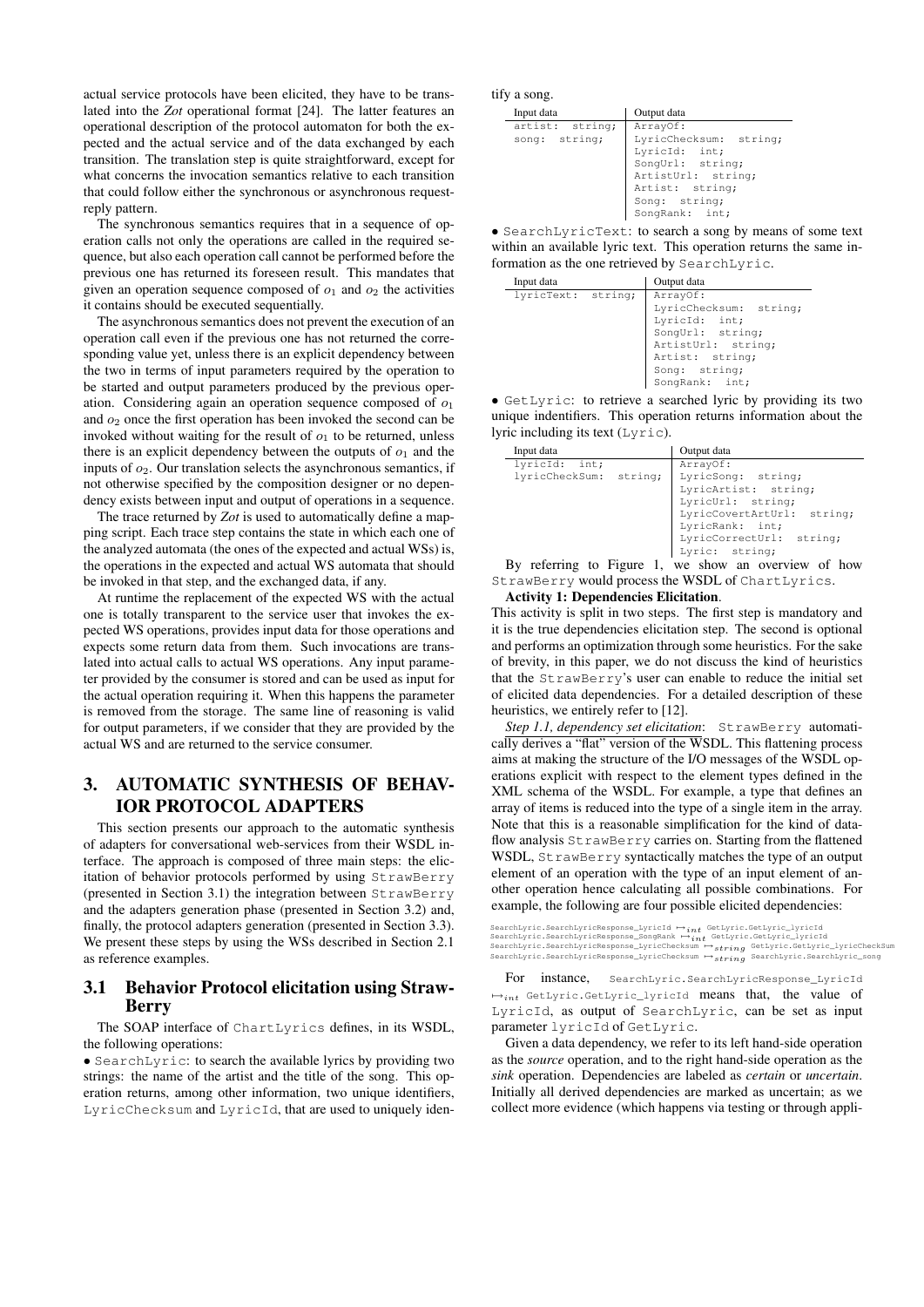cation of heuristics), uncertain dependencies are either eliminated or promoted to certain.

| SearchLyric                                                                                                                                                                                                                                                                                                                                                                                                                                                     |
|-----------------------------------------------------------------------------------------------------------------------------------------------------------------------------------------------------------------------------------------------------------------------------------------------------------------------------------------------------------------------------------------------------------------------------------------------------------------|
| SearchLyric.SearchLyricResponse_Song<br>SearchLyric.SearchLyric song<br>SearchLyric.SearchLyricResponse Lyricld H<br>GetLyric.GetLyric lyricId<br>SearchLyric.SearchLyricResponse SongRank  <br>GetLyric.GetLyric lyricld<br>SearchLyric.SearchLyricResponse LyricChecksum H<br>GetLyric.GetLyric_lyricChecksum<br>sfring<br>SearchLyric.SearchLyric_song<br>SearchLyric.SearchLyricResponse LyricChecksum F                                                    |
| SearchLyricText                                                                                                                                                                                                                                                                                                                                                                                                                                                 |
| SearchLyricText.SearchLyricTextResponse Song I-<br>SearchLyric.SearchLyric song<br>string<br>SearchLyricText.SearchLyricTextResponse LyricId<br>GetLyric.GetLyric lyricId<br>SearchLyricText.SearchLyricTextResponse SongRank+<br>GetLyric.GetLyric lyricld<br>SearchLyricText.SearchLyricTextResponse LyricChecksum  <br>GetLyric.GetLyric lyricChecksum<br>SearchLyricText.SearchLyricTextResponse LyricChecksum H<br>'SearchLyric.SearchLyric_song<br>strina |
| GetLyric                                                                                                                                                                                                                                                                                                                                                                                                                                                        |
| GetLyric.GetLyricResponse Lyric I<br>SearchLyric.SearchLyric song<br>→<br>strina<br>GetLyric.GetLyricResponse Lyric<br>SearchLyric.SearchLyric artist<br>string<br>GetLyric GetLyric IvricId<br>GetLyric.GetLyricResponse LyricRank                                                                                                                                                                                                                             |

Figure 3: Generated Nodes

GetLyric.GetLyricResponse\_LyricUrl | and SearchLyric.SearchLyric\_song

#### Activity 2: Saturated Dependencies Automaton Synthesis.

*Step 2.1, node generation*: once the data dependencies are elicited, StrawBerry synthesizes the dependencies automaton. To do this, for each WSDL operation, that has at least one elicited dependency, StrawBerry builds a node.

In Figure 3, we show a portion of the nodes built for ChartLyrics. A node stores the name of the operation and the data dependencies defined on its output parameters. In Figure 3, *certain* dependencies are identified by the tick  $(\checkmark)$ . Certain dependencies, here, are the ones promoted by the application of the heuristics.

*Step 2.2, Dependencies automaton synthesis*: each arc from a node to another node reflects the data dependencies stored in the source node. The dependencies automaton for ChartLyrics is shown in Figure 4. The start node and the dotted lines represent the node and the arcs added by the saturation phase explained in the following step.

*Step 2.3, Dependencies automaton saturation*: for testing purposes we need to take into account also the possibility for the client to directly provide inputs to the WS operations. Thus, we add a new node, start. This node stores *uncertain* dependencies conforming to the pattern:  $\bigstar \mapsto_T \circ p$ . p for each sink operation  $\circ p$  and for each input parameter  $p$  of  $Op$  of type  $T$ . The symbol  $\bigstar$  denotes a datum directly provided by the client. For space reasons, we do not show the content stored into start. According to the dependencies stored into start, the saturation step adds an arc from start to every other depending node.



Figure 4: Saturated dependencies automaton

#### Activity 3: Test-cases Generation.

As said, the only input to StrawBerry is a WSDL description. From it, StrawBerry derives the black-box test cases that are used in the testing stage (see next activity). Since the test subject is a WS, a test case consists of a SOAP envelope message whose

input parameters are filled with appropriate data values. There exist several tools that help to automatically derive such test cases from WSDL, among which soapUI [1] is probably the most popular. StrawBerry adopts the WS-TAXI tool [10] that enhances soapUI by fully automating test case derivation. For space limitation, we do not provide all the details of the WS-TAXI functioning, which can be found in [10]. It is worth however to clarify how WS-TAXI deals with input parameter values.

Listing 1 shows an example of a SOAP envelope message produced by WS-TAXI for testing SearchLyric. This test case aims at performing a lyric search based on the author and song title criteria. In Listing 1, the artist and song parameters are randomly generated, which is the default approach of WS-TAXI for string type when no value is available. However, randomly generated string, such as KOVjot... below, are not very useful for testing purposes. To overcome this problem, WS-TAXI can derive more meaningful values from a populated database, when available.

#### Listing 1: Generated SearhLyric SOAP envelope message <soapenv : Envelope

| $xmlns:soapenv = "http://schemas.xmlsoap.org/soap/envelope/"$     |
|-------------------------------------------------------------------|
| $xmlns: api="http://api.chartlyrics.com/~)$                       |
| $<$ soapenv: Header/>                                             |
| <soapenv:body xmlns="http://api.chartlyrics.com/"></soapenv:body> |
| $\langle$ api: SearchLyric >                                      |
| <api: artist="">KOVjotMZBEfbeynkhtAviBIEs </api:>                 |
| <api:song>HJDSFGhfklskjgHFSKJnee </api:song>                      |
| $\langle$ api: SearchLyric >                                      |
| $\langle$ /soapenv:Body>                                          |
| $\langle$ /soapenv: Envelope>                                     |
|                                                                   |

In our approach, it is both necessary and reasonable to assume that, for some of the WSDL input parameters, a set of meaningful values, called an *instance pool* [19] is available. For example, in the case of SearchLyric, it is necessary to use a correct value for artist and/or song. Thus, we assume to have an instance pool of valid artist/song values. These instance pools can be reasonably provided by an application user or a domain expert. For instance, it is possible to produce a list of artists probably stored into the ChartLyrics database (e.g., some very popular singers or music bands). Although, in general, the instance pool assumption might be strong, in a black-box setting, it is unavoidable since instance pool data are WS-specific and there is no way to infer them.

Wrapping up, if an instance pool is available for some operations, StrawBerry exploits this useful piece of information feeding the WS-TAXI database. Concerning the ChartLyrics example, the instance pool we use for SearchLyric and SearchLyricText is shown in Figure 5. Back to Listing 1, the artist parameter can be now taken directly from the instance pool in Figure 5, thus producing more realistic test cases.

| Operation   | Input Data                                            | Operation       | <b>Input Data</b>                            |
|-------------|-------------------------------------------------------|-----------------|----------------------------------------------|
| SearchLyric | artist: The<br>Cure                                   | SearchLyricText | lyricText:<br>But. T. know                   |
| SearchLyric | artist: Depeche<br>Mode<br>song: Enjoy the<br>Silence |                 | that this<br>time I have<br>said too<br>much |
|             |                                                       | SearchLyricText | lyricText: I<br>just can't<br>get enough     |

Figure 5: Instance pools

#### Activity 4: Dependencies Automaton Refinement Through Testing.

The goal of this activity is to validate and possibly refine the dependencies automaton against the WS implementation. The test cases are selected so to cover all the dependencies; the oracle is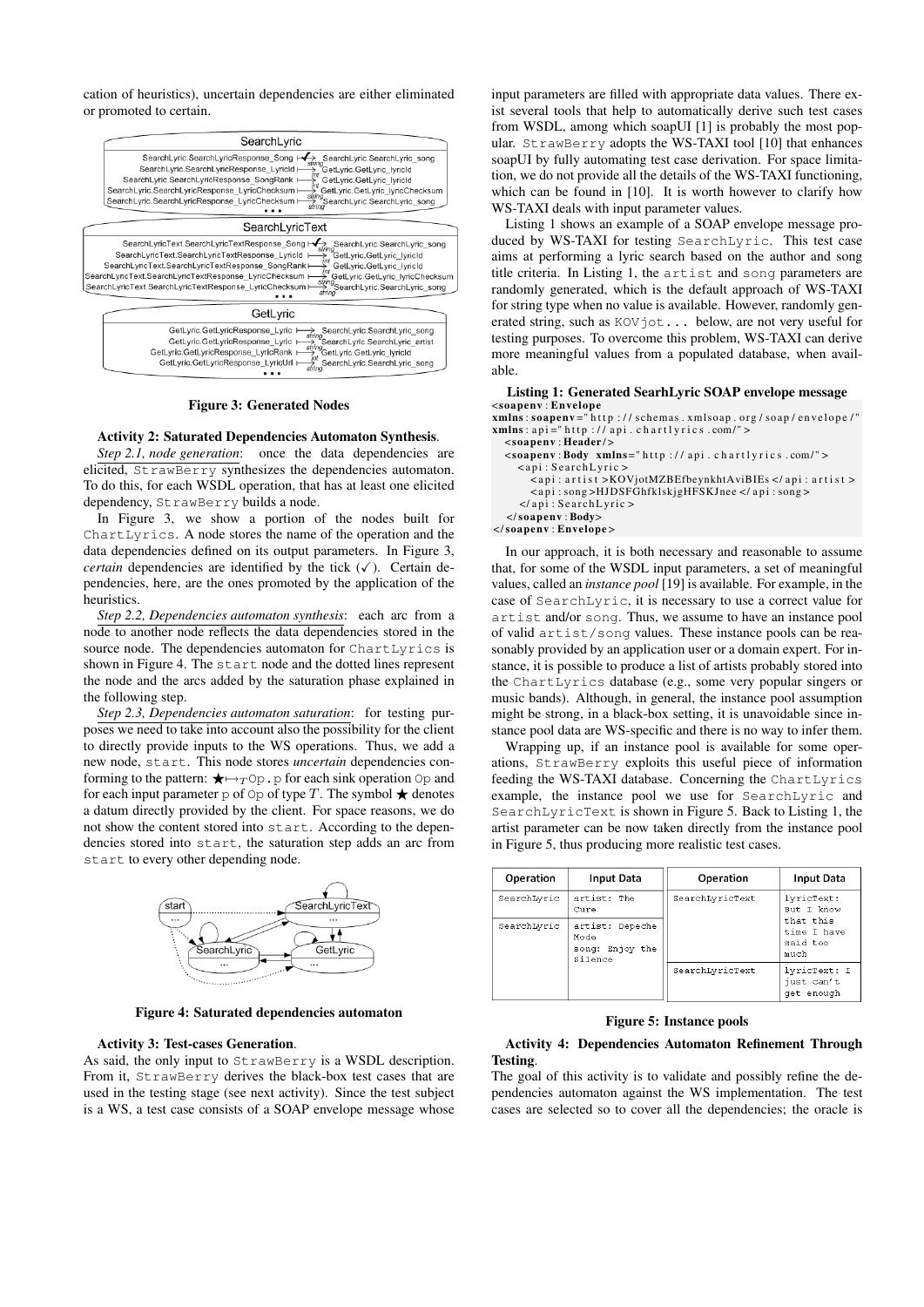provided by the WS implementation. Note that since we start from the saturated automaton, the objective of the testing is to prune the false dependencies. Coverage driven test selection in this case fulfills completely the purpose, i.e., we are sure we cannot miss any dependency (contrariwise to the well-known risk of missing functionalities in code coverage testing).

When we invoke the WS, we cannot know in advance which is the expected answer. However, we can always assume that for each test invocation, the WS can either return some output values or answer the request by providing an error message. We refer to the two cases as a *regular answer* and an *error answer*, respectively. The problem we have to face now is that, without analyzing the semantics of the message response it is not possible to distinguish between responses to malformed requests (e.g., a wrong lyricId) and negative responses to well-formed requests (e.g., a search of a lyric not contained into the DB). Obviously, it is always possible to define an oracle specific for the considered WS that contains the semantics of errors as can be inferred from the WS documentation. The advantage of this solution is a precise oracle while the disadvantage is that it must be built for each WS. For this reason, in [12] a partial, but general, oracle is proposed. It is based on some heuristics defined on the structure of the output SOAP messages. In this paper, we do not further discuss such a general oracle and we refer to [12] for it.

The testing activity is organized into three steps. StrawBerry runs positive tests in the first step and negative tests in the second step. Positive test cases reproduce the elicited data dependencies and are used to reject fake dependencies: if a positive test invocation returns an error answer, StrawBerry concludes that the tested dependency does not exist. Negative test cases are instead used to confirm uncertain dependencies: StrawBerry provides in input to the sink operation a random test case of the expected type. If this test invocation returns an error answer, then StrawBerry concludes that the WS was indeed expecting as input the output produced by the source operation, and it confirms the hypothesized dependency as certain. If uncertain dependencies remain after the two steps, StrawBerry resolves the uncertainty by assuming that the hypothesized dependencies do not exist. Intuitively, this is the safest choice, given that at the previous step the invoked operation accepted a random input.

|     | mvoked operation accepted a random mpat.                           |  |      |    |            |
|-----|--------------------------------------------------------------------|--|------|----|------------|
|     | Step 4.1, false dependencies elimination:                          |  |      |    | each       |
|     | <i>uncertain</i> dependency in every                               |  | node | is | tested.    |
| For | example, considering                                               |  | the  |    | dependency |
|     | SearchLyricText.SearchLyricTextResponse_LyricChecksum              |  |      |    |            |
|     | $\mapsto_{string}$ SearchLyric. SearchLyric. song                  |  |      |    | in         |
|     | SearchLyricText, StrawBerry executes a test for it                 |  |      |    |            |
|     | by invoking SearchLyric passing as song the value of               |  |      |    |            |
|     | LyricChecksum obtained as result of SearchLyricText                |  |      |    |            |
|     | on an instance pool data. It gets an error answer and therefore it |  |      |    |            |
|     | removes this dependency. After this step, all dependencies whose   |  |      |    |            |
|     | test case produced an error message are eliminated. When deleting  |  |      |    |            |
|     | the last dependency that participates in a connection between two  |  |      |    |            |
|     | nodes, also the arc between these two nodes must be removed.       |  |      |    |            |
|     | Nodes that have no incoming and outgoing arc can be removed.       |  |      |    |            |
|     | For the nodes, different from start, that have outgoing arcs       |  |      |    |            |
|     | and no incoming arc, except for loops, StrawBerry adds an          |  |      |    |            |
|     | incoming arc from start and adds the corresponding <i>certain</i>  |  |      |    |            |
|     | dependencies into start. Note that start can still contain         |  |      |    |            |
|     | <i>uncertain</i> dependencies.                                     |  |      |    |            |

Focusing on our example, all the dependencies in start that have GetLyric as sink operation are removed (as the corresponding arcs).

All the uncertain dependencies except for the ones stored in

start are removed, and the corresponding arcs as well. A node is completely validated when it stores either only *certain* dependencies or no dependency.



Figure 6: Validated dependencies automaton

*Step 4.2, true dependencies confirmation*: this step performs a first trivial check. start is marked as validated and all its dependencies become *certain*. Then, StrawBerry exercises every remaining uncertain dependency in every node through a negative test. For example, it executes a test for the dependency SearchLyric.SearchLyricResponse\_LyricId  $\mapsto_{int}$  GetLyric.GetLyric\_lyricId. By providing as input to the GetLyric operation a randomly generated input of type int, StrawBerry gets an error answer and therefore it promotes to *certain* this dependency. After this step, all dependencies whose negative test case produced an error answer are confirmed as certain.



Figure 7: Behavior protocol automaton of ChartLyrics

*Step 4.3, solving remaining uncertain dependencies*: dependencies, if any, that remain uncertain after steps 4.1 and 4.2 refer to cases in which the testing of the sink operation of a dependency did not distinguish between the output produced by the source operation or a random input. In such (experimentally few) remaining cases, StrawBerry resolves the uncertainty by assuming that the hypothesized dependency does not exist.

Figure 6 shows the validated dependencies automaton obtained after the testing activity.

#### Activity 5: Behavior Protocol Synthesis.

This activity takes as input the validated dependencies automaton and automatically produces, as output, a corresponding controlflow model called *behavior protocol automaton*. It models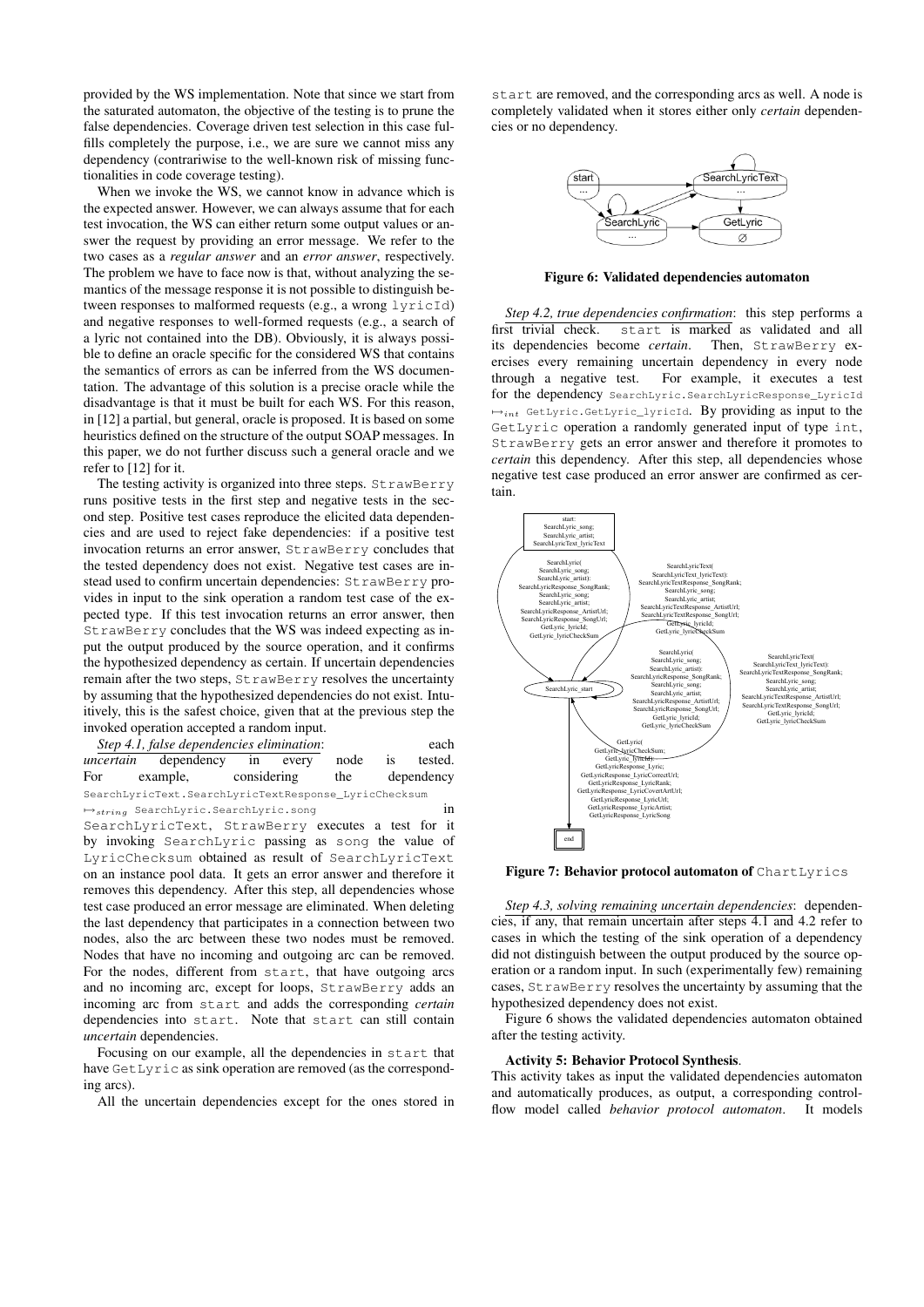the behavior protocol of the WS, i.e., the interaction protocol that a client has to abide by to correctly interact with the WS. In Figure 7, we show this automaton for ChartLyrics. This automaton explicitly models also the data that has to be passed to the WS operations. Each arc label follows the syntax: operation\_name '(' semi-colon\_separated\_inputs ')' ':' semi-colon\_separated\_outputs. The synthesis algorithm reflects the validated data dependencies in conjunction with the induced operation invocation dependencies. A description and a formalization of the algorithm is presented in [12].

In Figure 7, the state labeled with start and the doubled rounded state (end) are the initial and final states, respectively. The label of start indicates also those parameters, and the relative operations, that can be directly provided by a client of the WS. By using StrawBerry again, we automatically produced the behavior protocol automaton of LyricWiki. For the sake of space, we only show a subset of this protocol in Figure 8. The subset in the figure will be used as an example in the next two sections.

### 3.2 Using Behavior Protocols to Build Protocol Mapping Script

In this phase the behavior protocol automata produced by StrawBerry are translated into the *Zot* operational format in order to make them suitable for the generation of the mapping scripts. As mentioned in Section 2.3, the mapping script generation needs, in addition to a description of a service interface and behavior protocol, a compatibility relation defined respectively on the input and output data of the expected and the actual service to be provided. This relation maps each piece of data on an univocal label. Consider for instance the inputs of operation getSong of LyricsWiki. They are strings representing the id, the author, the title and a checksum for a song. Similar inputs are accepted by the operation GetLyric of ChartLyrics, even if they have been assigned different names. In order to complete our translation we map each of GetLyric inputs on an univocal label and we do the same for each of getSong inputs, so, for instance, both id (input of getSong) and GetLyric\_lyricId (input of GetLyric), which represent the id of a song, are mapped on the label *lyricId*. This translation step is carried on exploiting ontology-based reasoning, which we do not describe into details here, but can be found in our previous work [15]. The compatibility relations for input and return parameters of the example expected and actual services are reported respectively in Table 1 and Table 2. As it can be noticed reading Table 2 these relations can be partial. Consider for instance ArtistUrl, on the third row of the table. The expected service has no correspondence for this piece of data, consequently, when this parameter is returned by an operation of the actual service, it should be discarded by the adapter.

At this point we are ready to identify the proper semantics, synchronous or asynchronous to be associated to transitions. As the Behavior Protocols generated by StrawBerry highlight the dependencies between input and output of operations, we can rely on their analysis to come up with the proper solution.

Consider for instance the operations checkSongExist and getSong in the protocol of LyricsWiki. The former returns two pieces of data (i.e., id and checkcode) which are also required as input by getSong. The semantics in this case is that the data returned by checkSongExist should be given as input to getSong. Consequently the latter should wait for checkSongExist to return before being invoked. This mandates that the asynchronous semantics does not fit this case, while a synchronous semantics is more appropriate.

| LyricsWiki   | ChartLyrics   | Univocal label |
|--------------|---------------|----------------|
| parameter    | parameter     |                |
| song         | song          | song           |
| checkcode    | lyricCheckSum | lyricCheckSum  |
| artist       | artist        | artist         |
| searchString | lyricText     | searchString   |
| id           | lvricId       | lvricId        |

Table 1: Compatibility relation for input parameters of the expected and actual services

| LyricsWiki          | ChartLyrics       | Univocal label    |
|---------------------|-------------------|-------------------|
| return parameter    | return parameter  |                   |
| artist              | artist            | artist            |
| song                | song              | song              |
|                     | <b>ArtistUrl</b>  | ArtistUrl         |
|                     | LyricCovertArtUrl | LyricCovertArtUrl |
| id                  | lyricId           | lyricId           |
| checkcode           | lyricCheckSum     | lyricCheckSum     |
| LyricCorrectUrl     | LyricUrl          | LyricCorrectUrl   |
| amazonLink          | SongUrl           | SongUrl           |
|                     | LyricRank         | LyricRank         |
|                     | ArtistUrl         | ArtistUrl         |
|                     | SongRank          | SongRank          |
| lyrics              | Lyric             | Lyric             |
| year                |                   | year              |
| AlbumDataArray_item |                   | item              |
| album               | ۰                 | album             |

Table 2: Compatibility relation for input parameters of the expected and actual services

## 3.3 Mapping Script Generation

The model described in previous section is analyzed to generate a mapping script that allows to substitute the expected service with the actual service, so that a client expecting to use the former can use the latter in its place. In order to be used in the place of an expected service, a actual service should support an operation sequence which accepts as input a subset of the input data provided by the client, and should return a superset of the data expected by the client. Given the behavior protocols of both the expected and actual service, the compatibility relations defined between data and states of the services and an expected operations sequence  $seq_{exp}$ , the approach formulates the problem of finding a substitutable actual operations sequence  $seq_{act}$ . If this sequence exists, a mapping script is generated.

Let us consider as an example the expected service operation sequence checkSongExists, searchSongs, getSong, which brings the LyricsWiki behavior protocol automaton from state start to state checkSongExists\_searchSongs- \_searchArtists\_start (see Figure 8). Moreover we will assume to have established a compatibility relation between services data, as shown in Table 1 and Table 2, and a state compatibility relation. The latter relation states that the checkSongExists\_searchSongs\_searchArtists- \_start state of the expected service is compatible with the end state of the actual service, which means that if the expected service reaches the checkSongExists- \_searchSongs\_searchArtists\_start state, then the actual service should reach the end state. The example expected operations sequence starts from the *start* state and leads the behavior protocol model into state checkSongExists- \_searchSongs\_searchArtists\_start. A client expecting to invoke this sequence is assuming to provide as input to the first operation of the sequence a song and an artist. Moreover it expects the invoked operation to return an id and a checkcode. Considering the actual service protocol, our approach searches for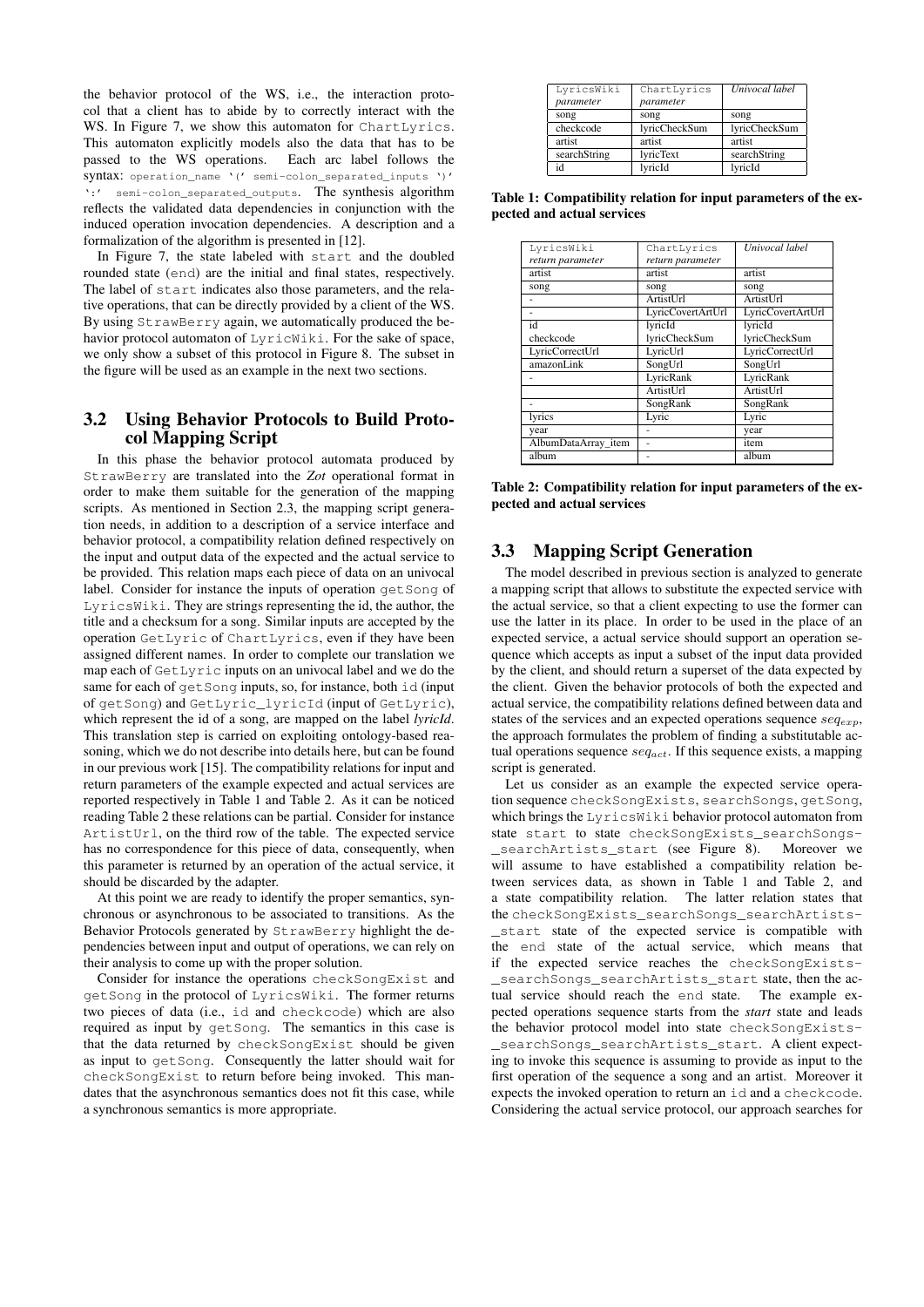

Figure 8: A subset of Behavior protocol automaton of LyricWiki

an operation accepting a subset of the provided input data and providing a superset of the required return data. The operation to be selected should leave the *start* state as the state compatibility relation provided as input for the approach mandates the compatibility of state *start* of LyricsWiki with state *start* of ChartLyrics. In our example the invocation of checkSongExists makes SearchLyric the only candidate for being selected. The latter returns also some piece of data that are not required by the invoked expected service operation. These piece of data are discarded and are not considered anymore in the adapter search procedure. After the invocation of SearchLyric the actual service goes in SearchLyric\_start state.

The next operation on the expected sequence to be invoked is searchSongs, which requires as input the names of the song to be searched and of its author and provides as return parameters the name of the artist and of the song, if they are found. From the SearchLyric\_start state of the actual service there are three operations that can be invoked: SearchLyric, SearchLyricText and GetLyric. In this situation SearchLyric is selected again, since it is the only one out of those three which complies to constraints on input and return parameters imposed by the invocation of searchSongs in the expected service. After the invocation of SearchLyric the

actual service remains in the SearchLyric\_start state.

The last operation in the expected sequence is get Song, which requires as input artist and song names and the id and checkSum returned by the previously invoked checkSongExists. The expected service has again the same three operations of the previous step available, but this time there are two available candidates for selection: searchSongs and GetLyric. In this situation the latter is selected, because of the state compatibility relation provided as input to the adapter search phase. Given the data-flow constraints elicited before, GetLyric is the only available operation that can satisfy also the state compatibility relation.

The search phase is performed using *Zot*. As stated before, *Zot* returns an execution trace which satisfies the given model, which is used to build the mapping script for the adapter (see Section 2.3 for details). A mapping script generated by *Zot* for the example sequence in this section is reported in Table 3. Each step contains the state in which each one of the analyzed automata (the ones of the expected and actual services) is, the operations in  $seq_{exp}$  and in  $seq_{act}$  that should be invoked in that step, and the exchanged data, if any. For each operation in  $seq_{exp}$  the adapter expects to receive an invocation for the expected service, for each operation in  $seq_{act}$ the adapter performs an invocation to the actual service.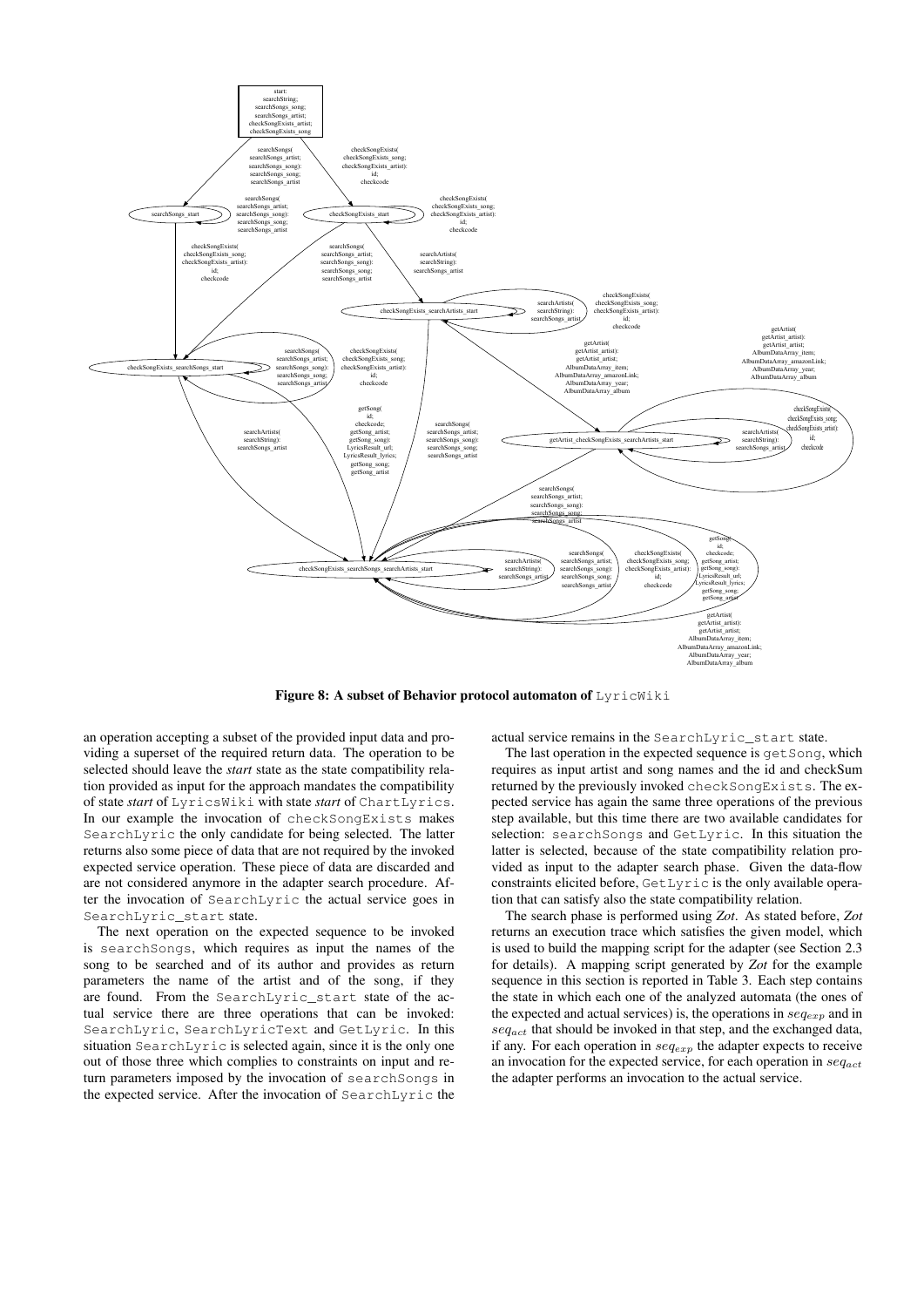| <b>Step</b> | <b>Execution trace Content</b>                                                                  |
|-------------|-------------------------------------------------------------------------------------------------|
|             | LyricWikiState:start; LyricWikiOperation:checkSongExists                                        |
| 1           | LyricWikiInput: song, artist; LyricWikiOutput:lyricId, lyricCheckSum                            |
|             | chartLyricsState:start; LyricWikiOperation:checkSongExists                                      |
|             | LyricWikiState:checkSongExists_start                                                            |
| 2           | <i>chartLyricsInput: song, artist</i>                                                           |
|             | chartLyricsOutput:song, artist, artistUrl, songRank, lyricsId, lyricChecksum                    |
|             | chartLyricsState:start; chartLyricsOperation:searchLyric                                        |
|             | LyricWikiState:checkSongExists_start; LyricWikiOperation:searchSongs                            |
| 3           | LyricWikiInput:song, artist; LyricWikiOutput:song, artist                                       |
|             | chartLyricsState:searchLyric_start                                                              |
|             | LyricWikiState:checkSongExists_searchSongs_start                                                |
| 4           | <i>chartLyricsInput:song, artist</i>                                                            |
|             | chartLyricsOutput: song, artist, artistUrl, songRank, lyricsId, lyricChecksum                   |
|             | <i>chartLyricsState:searchLyric_start; chartLyricsOperation:searchLyric</i>                     |
|             | LyricWikiState:checkSongExists_searchSongs_start; LyricWikiOperation: getSong                   |
| 5           | LyricWikiInput: lyricId, song, lyricCheckSum, artist                                            |
|             | LyricWikiOutput:song, artist, lyricCorrectUrl, Lyric                                            |
|             | <i>chartLyricsState:searchLyric start</i>                                                       |
|             | LyricWikiState:checkSongExists_searchSongs_start                                                |
| 6           | <i>chartLyricsInput: lyricId, lyricCheckSum</i>                                                 |
|             | chartLyricsOutput: song, artist, artistUrl, lyricRank, Lyric, lyricCorrectUrl, lyricCoverArtUrl |
|             | chartLyricsState:searchLyric_start chartLyricsOperation:getLyric                                |
| 7           | LyricWikiState:checkSongExists searchSongs start                                                |
|             | chartLyricsState:end                                                                            |

Table 3: Compatibility relation for input parameters of expected and actual services

#### 4. RELATED WORK

Many approaches that support the automatic generation of adapters (or equivalent mechanisms) are based on the use of ontologies and focus on non-conversational services (see for instance our previous work [15] and [17]). They all assume that the usual WSDL definition of a service interface is enriched with some kinds of ontological annotations. At run-time, when a service bound to a composition needs to be substituted, a software agent generates a mapping by parsing such ontological annotations. *SCIROCO* [18] offers similar features but focuses on stateful services. It requires all services to be annotated with both a SAWSDL description and a WSResourceProperties [9] document, which represents the state of the service. When an invoked service becomes unavailable, *SCIROCO* exploits the SAWSDL annotations to find a set of candidates that expose a semantically matching interface. Then, the WS-ResourceProperties document associated to each candidate service is analyzed to find out if it is possible to bring the candidate in a state that is compatible with the state of the unavailable service. If this is possible, then this service is selected for replacement of the one that is unavailable. All of these three approaches offer full runtime automation for service substitution, but as the services they consider are not conversational, they perform the mapping on a peroperation basis.

An approach that generates adapters covering the case of interaction protocols mismatches is presented in [13]. It assumes to start from a service composition and a service behavioral description both written in the BPEL language [8]. These are then translated in the *YAWL* formal language [26] and matched in order to identify an invocation trace in the service behavioral description that matches the one expected by the service composition. The matching algorithm is based on graph exploration and considers both control flow and data flow requirements.

The approach presented in [21] offers similar features and has been implemented in an open source tool<sup>6</sup>. While both these approaches appear to fulfill our need for supporting interaction protocol mapping, they present some shortcoming in terms of both performances (as demonstrated in [14]) and constraints imposed on the

nature of service specifications. On the contrary, thanks to the integration with StrawBerry, we are able to work with WSs specified only in terms of their WSDL, without making any assumption on the existence of additional specifications.

Concerning the problem of eliciting software behavioral models out of implemented systems, we briefly discuss here some of the works related to StrawBerry.

In [20], the authors describe a technique, called GK-Tail, to automatically generate behavioral models from system execution traces. GK-Tail assumes that execution traces are obtained by monitoring the system through message logging frameworks. Since the set of monitored traces represents only positive samples of the system execution, their approach cannot guarantee the complete correctness of the method. Instead the set of data dependencies, inferred by StrawBerry, concerns both positive and negative samples and it is syntactically correct by construction. However, it might not be correct semantically since it may contain false positives. These false positives are detected by the testing phase. Furthermore, dealing with black-box WSs, we cannot assume to take as input a set of interaction traces.

The work described in [19] (i.e., the SPY approach) aims to infer a formal specification of stateful black-box components that behave as data abstractions (Java classes that behave as data containers) by observing their run-time behavior. SPY is based on two assumptions: (i) the value of method parameters does not impact the implementation logic of the methods of a class; (ii) class instances have a kind of "uniform" behavior. In our context, we cannot rely on the previously mentioned assumptions.

The approaches described in [28, 29] analyze Java code to infer sequences of method calls. These sequences are then used to produce object usage patterns that serve to detect object usage violations in the code. Differently from StrawBerry, they are whitebox methods.

The authors of [11] present an approach for inferring state machines with an infinite state space. The main difference between our work and this work is that we have the opposite problem of relaxing some dependence (when its existence is not certain) rather than adding new dependencies. The authors of [22] describe a learningbased black-box testing approach in which the problem of testing

<sup>6</sup>The Dinapter tool: http://sourceforge.net/projects/dinapter